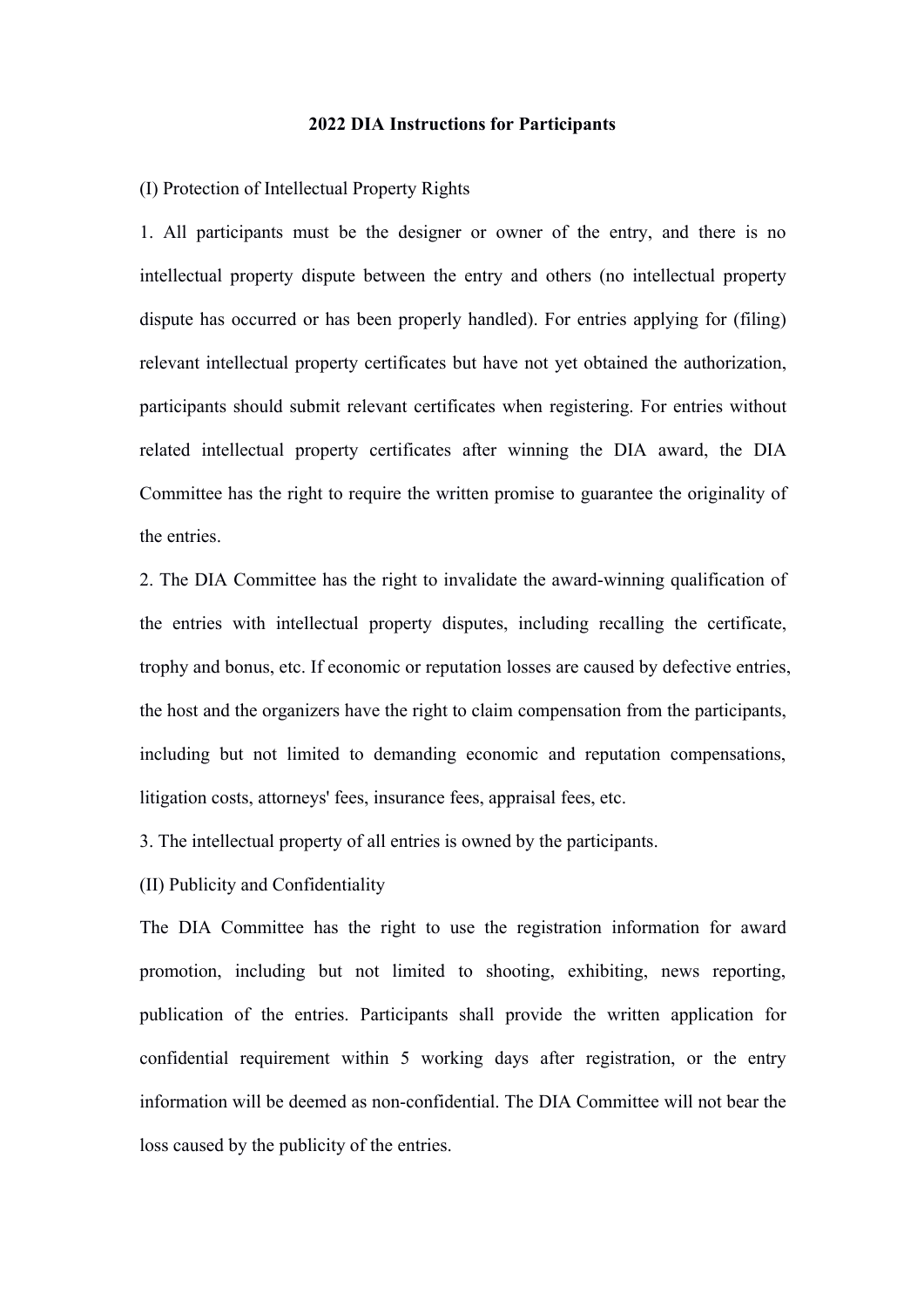## (III) Registration Information

The participants shall ensure the correctness and truthfulness of the registration information (Pseudonym is not allowed in registration). The registration information is not allowed to be modified once submitted. If the participants find that the registration information is incorrect after submission, the DIA committee has the right not to make any modification. If the registration information is inconsistent with the actual situation, the DIA Committee shall have the right to revoke the award qualification, honor and recover the bonus. In order to ensure the orderly conduct of the evaluation, the DIA Committee and the judging committee have the right to adjust the entry category according to the competition rules and the actual situation of the entries.

## (IV) Registration Qualification

Only the designer and the owner of the entry are eligible for registration. The participant should confirm and coordinate with the relevant units to avoid duplicate registration. The DIA Committee shall bear no legal responsibility for the problems caused by duplicate registration and have the right to invalidate the award-winning qualification and honor, and to recover bonus if the problems are not solved timely through coordination. The same entry is not allowed to apply for Product Group and Concept Group at the same time.

(V) Results Notification

All DIA notifications will be released on the official website and through the registration system, and participants shall pay close attention to related channels and respond promptly. If the participants miss important information or fail to respond timely as required, which affects the evaluation and award acceptance, all the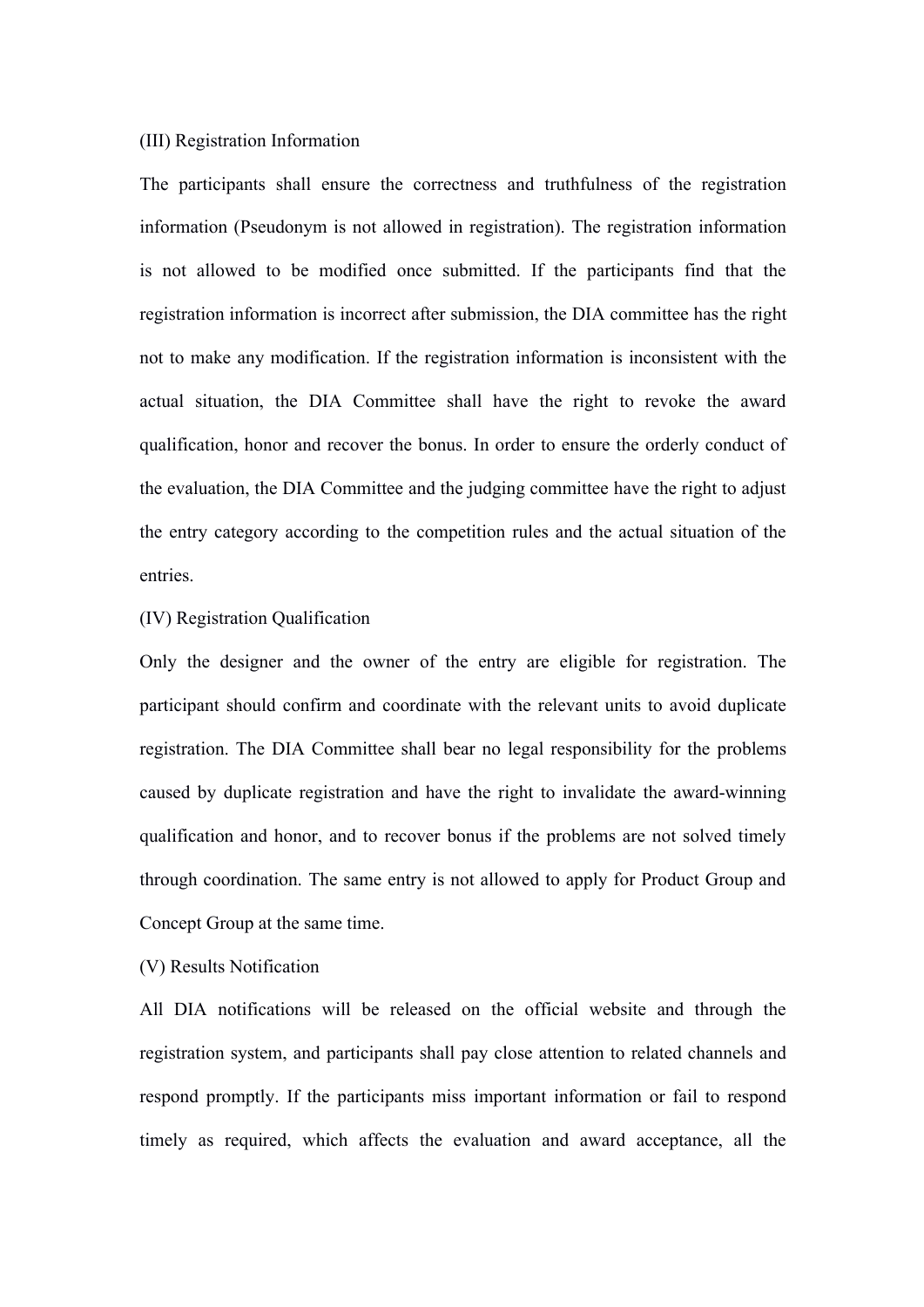consequences will be borne by the participants themselves.

## (VI) Delivery

1. According to the DIA evaluation regulations, for all shortlisted entries, the participants are required to send the physical products or prototypes for Final Evaluation. The mailing address, period and delivery requirements will be specified in the "Entry Delivery Instructions" of this year, which will then be published one month before the Final Evaluation. Participants who fail to send their entries on time as required will be deemed as giving up the Final Evaluation Qualification.

2. All costs regarding to transportation, tariffs, insurance, customs, etc. shall be borne by the participants.

3. Participants must truthfully input the sending and returning information within the time specified in the Entry Delivery Instructions, which will be used by the DIA Committee for delivery check and entry return. The DIA Committee will only assume responsibility for the safekeeping of the work as it is received.

4. All DIA evaluations and exhibitions will take place at professional venues and the entries will be transported, safeguarded and reviewed in accordance with relevant industry standards. If insurance is required, participants shall purchase it themselves.

5. The judging committee will use and operate all the entries at the site of Final Evaluation, and the participants must install and debug the entries to the usable state by themselves. If any participant needs to entrust the DIA Committee to install and debug the product, the detailed installation video or instruction must be provided.

(VII) Return

1. In principle, the DIA Committee will not assume the responsibility of return. If any participant needs the DIA Committee to send back the entries, please fill in the return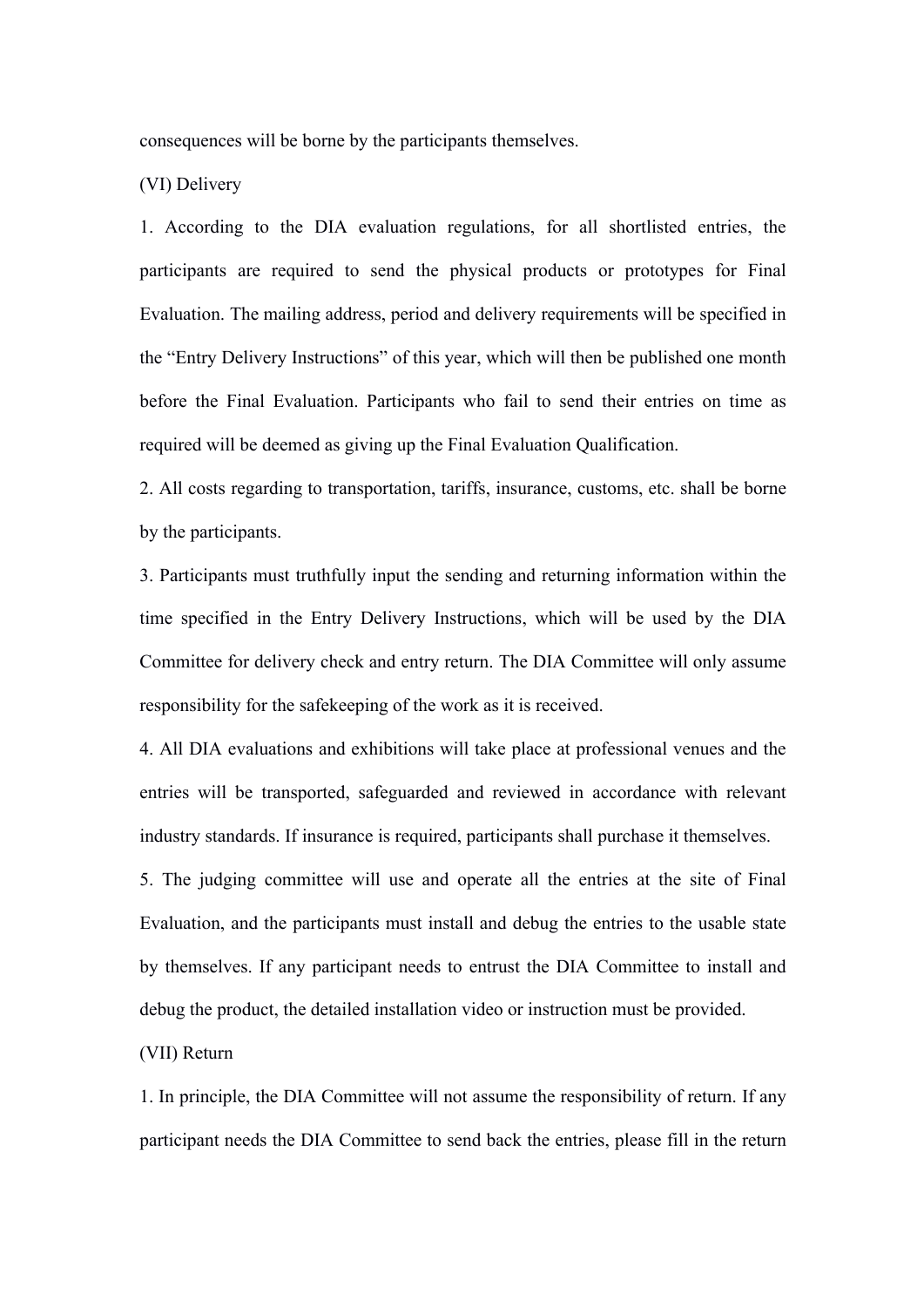information before sending.Late submission will not be accepted.

2. The DIA Committee only arrange the return of entries in two times: partial unawarded entries will be returned after the Final Evaluation; awarded entries and the rest unawarded entries will be returned after the DIA Exhibition. To ensure the progress of evaluations and exhibition, entry returning requests will be rejected during non-return period.

3. Participants shall bear all costs regarding transportation, tariffs, etc. For entries returned to domestic cities, the DIA Committee will use freight collect payment for returning. For entries returned to overseas countries, participants should provide the delivery files (including but not limited in express waybill, proforma invoice, cargo packing list, etc.) within the time specified by the DIA Committee and contact express company staff to pick the entries at the designated place.

4. If the entries are not returned within the specified time due to the participant's own reasons, the DIA Committee will charge the "deferred management fee", which is based on the Entry Delivery Instructions this year. The DIA Committee can only arrange the return of the entries after confirming the receipt of the payment, and the return time will be specified by the DIA Committee, and no urgent dispatch will be accepted.

5. Participants will automatically be deemed as waiving the ownership of the entry without complete returning information by Nov. 20, 2022.

(VIII) Donation and Collection

1. The DIA Committee only collects the qualified award-winning entries and the DIA Collection Certificate will be issued.

2. All winners shall donate their entries to the DIA Committee. For entries that need